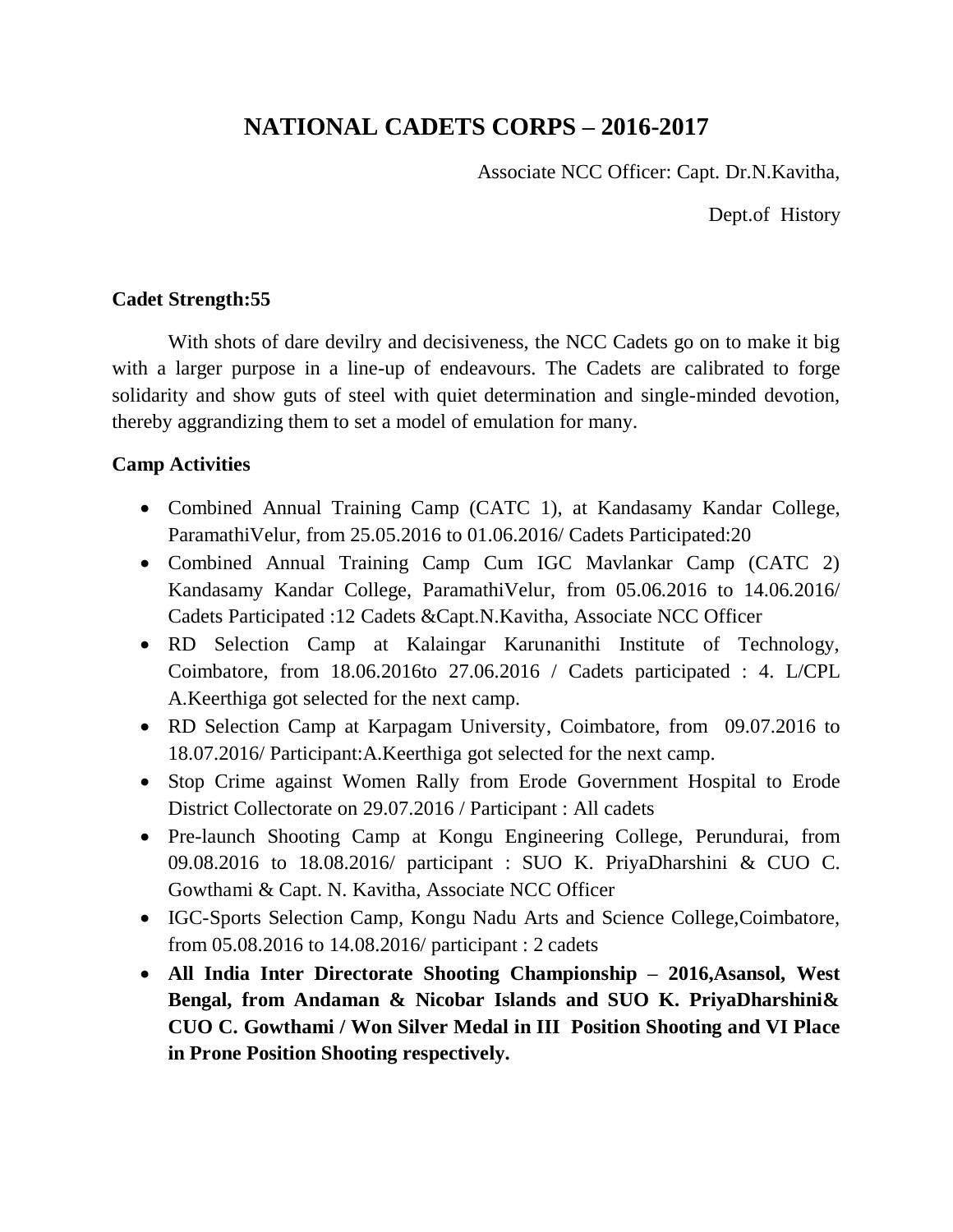- RDC- 3 Camp at Ramaswamy Memorial Higher School, Coimbatore, from 20.08.2016 to 29.08.2016 / participant: L/CPL A.Keerthiga got selected for next camp
- IGC Sports Camp at NCC Head Ouarters, Pondicherry, from 21.08.2016 to 30.08.2016 / participant : L/ CPL K. Lavanya got selected for the next camp
- Pre-IGC camp at SNS College of Technology, Coimbatore, from 15.09.2016 to 24.09.2016/ Participant: L/CPL A.Keerthiga
- IGC Launch and National Games Training -1 held at YMCA College of Physical Education, Nandanam, Chennai, from 19.09.2016 to26.09.2016 / Participant : L/ CPL B.Anushya
- 8<sup>th</sup> South Zone Shooting Championship-2016 at Madurai (PRS) from 20.09.2016 to 25.09.2016 / Participant: CUO C.Gowthami
- LAUNCH-2 CATC-Cum-National Games Camp at YMCA Nandanam, Chennai, from 05.10.2016 to 14.10.2016/ Participant: L/CPL B.Anushya for Kho - Kho
- Selected for the National Game (kho-kho), New Delhi from 15.10.2016 to 26.10.2016 / Participant: L/CPL B.Anushya
- **NIC Camp at Udaipur, Rajasthan, from 15.10.2016 to 26.10.2016 / Participant: SGT S.Karthiga, SGT P.Menaka& CPL V.KanagaDharshini / Won III place in volley ball**
- **26th All India GV Mavlankar Shooting Championship at MRA, Mumbai, from 21.10.2016 to 17.11.2016 / Participant: CUO C.Gowthami / SUO K.PriyaDharshini, Won Silver Medal**
- **60th National Shooting Championship Competition-2016 from 12.12.2016 to 26.12.2016 / Participant: CUO C.Gowthami / Got selected for the International Trial in Pune**
- B-Certificate Examination conducted at CN College, Erode, on 18.02.2017 & 19.02.2017 / Cadets Participated : 17
- C- Certificate Examination conducted at Vellalar College for Women, Erode, on 25.03.2017 & 26.03.2017

## *Other Accomplishments*

- 28 cadets took part in the International Yoga Day Celebrtaion held at CN College, Erode, on 21.06.2016
- 2 cadets underwent Sports Training Camp at PSG College Of Technology Coimbatore, on 02.07.2016, 03.07.2016 and 09.07.2016
- 15 cadets took part in the Independence day Ceremonial March Past at VOC Park on 15.08.2016